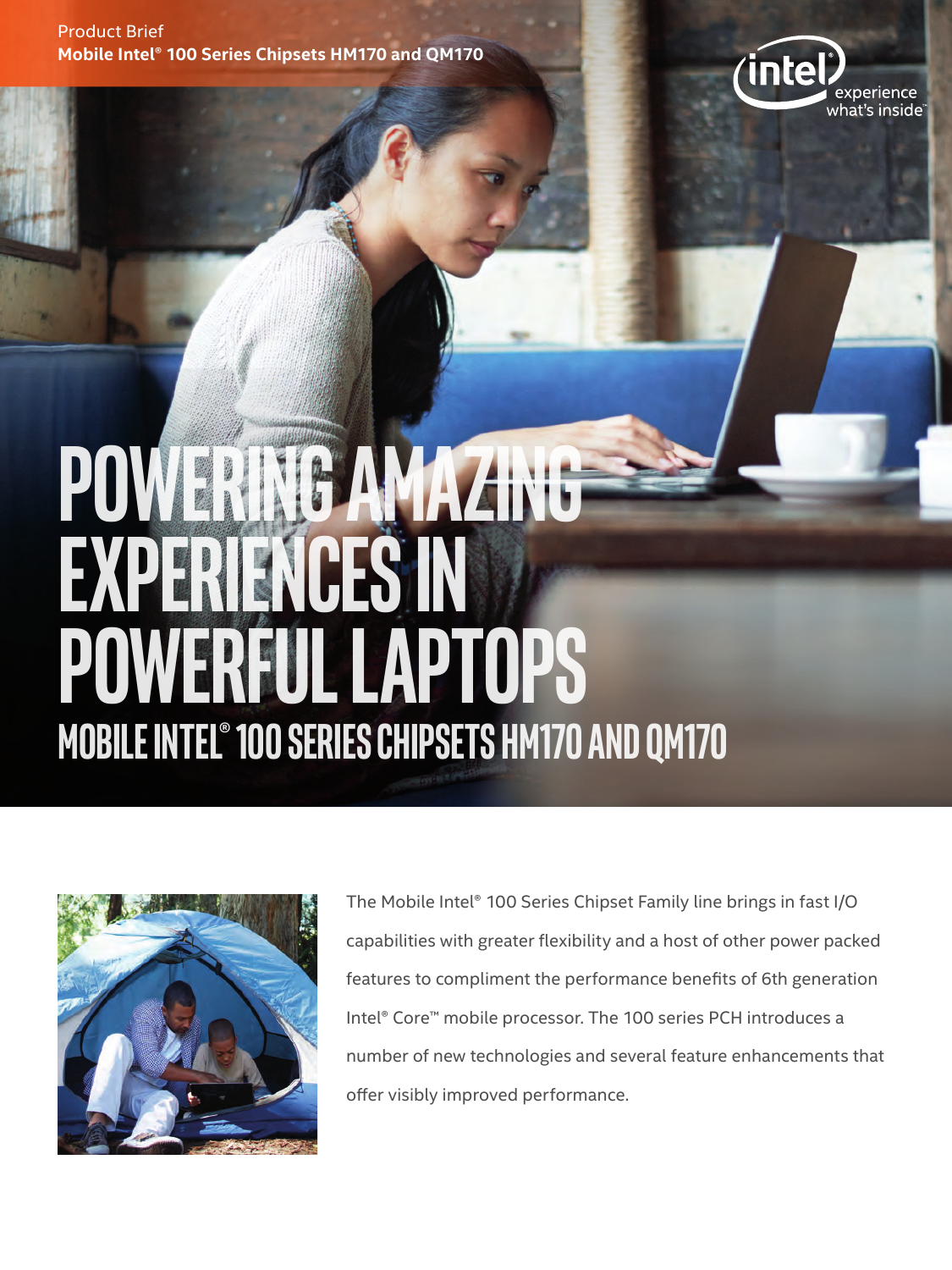

With 100 series, Intel brings Gen 3 PCIe support for the first time to a PCH. Gen 3 PCIe offers higher data transfer rates of 8 GT/s compared with PCIe Gen 2 speeds of 5 GT/s. In addition, the 100 series PCH offers twice the number of PCIe lanes compared to the 9 series PCH. The increased number of ports at a higher data transfer speeds enable snappier systems. In addition, the latest Intel® Rapid Storage Technology 14 with 100 series PCH now supports NVMe PCIe x4 Solid State Drives.The 100 series PCH also offer Intel® Integrated Sensor Solution dedicated to managing the inertial and environmental sensors, performing sensor fusion and delivering advanced algorithms that add innovative new sensor-enhanced capabilities. Intel has also released the Context Sensing SDK so that third party software vendors can develop exciting sensor-enhanced applications, from gaming to productivity to wellness apps, which benefit from the contextual and sensor information provided by the device.

## **New Sensorenhanced capabilities**

Finally, the 100 series PCH offers a host of incremental features compared to the 9 series PCH such as additional USB 3.0 ports, improved audio capabilities, faster data transfer between the processor and the PCH with DMI 3.0 to name a few. In addition, it offers the same great security features as prior generations while providing enhancements such as Platform Intel® Platform Trust Technology 3.0.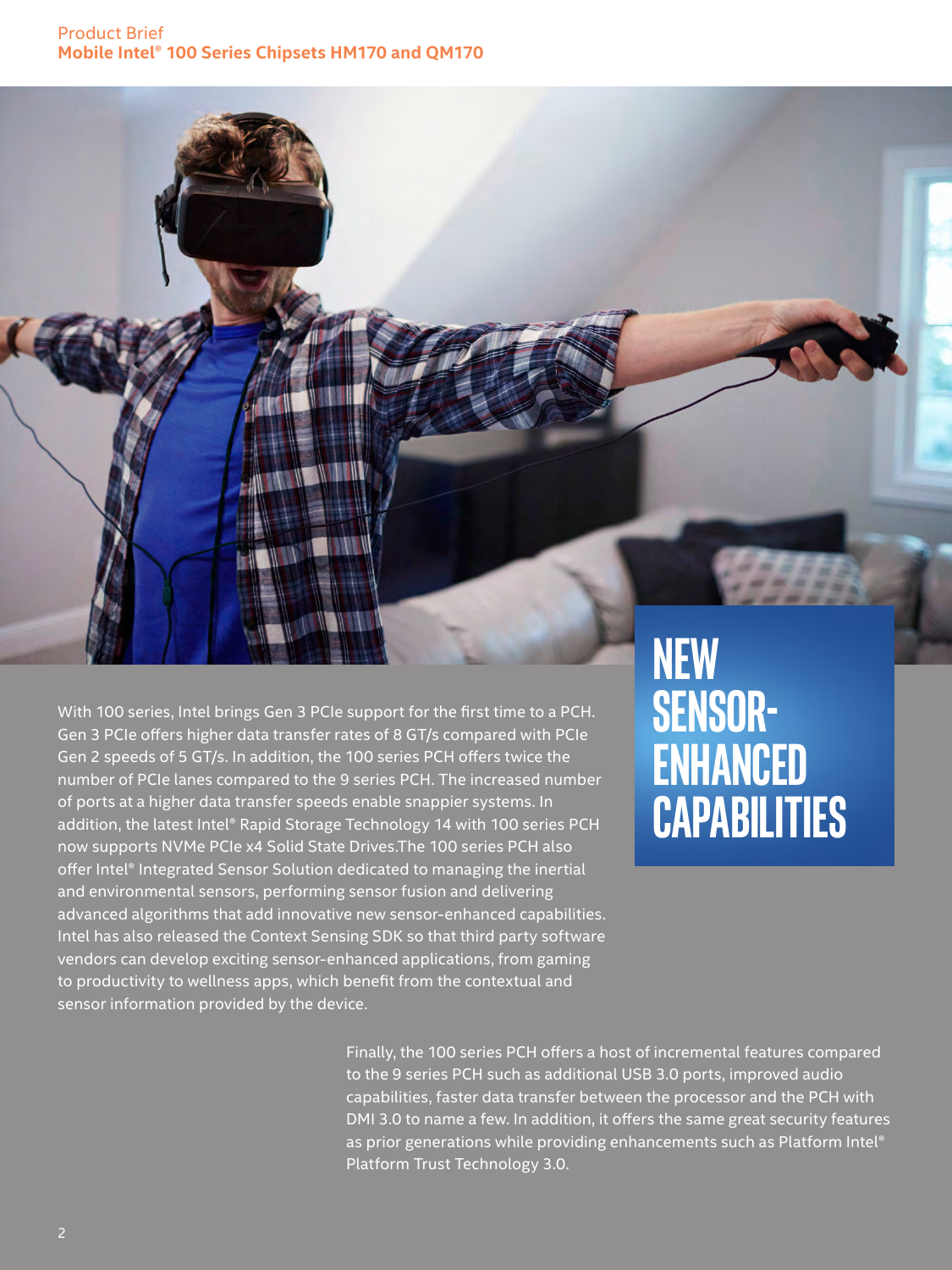## **MOBILE INTEL ® 100 SERIE S HM170 & QM170 CHIPSET S FEAT URE S ATA GLA NCE**

| <b>FEATURES</b>                                                   | <b>BENEFITS</b>                                                                                                                                                                                                                                                                                                                                                                                                                                                                                                                                                                  |
|-------------------------------------------------------------------|----------------------------------------------------------------------------------------------------------------------------------------------------------------------------------------------------------------------------------------------------------------------------------------------------------------------------------------------------------------------------------------------------------------------------------------------------------------------------------------------------------------------------------------------------------------------------------|
| Support for Mobile 6th generation<br>Intel® Core™ processors      | Support for 6th generation Intel® Core™ mobile processors with great gen over gen<br>power and performance improvement.                                                                                                                                                                                                                                                                                                                                                                                                                                                          |
| Intel® Rapid Storage Technology                                   | Offers excellent levels of performance, responsiveness, and expandability. Take<br>advantage of the enhanced performance and low power consumption available<br>with Intel® RST with one or more SATA or PCIe storage drives. With additional SATA<br>drives, Intel® RST provides quick access to digital photo, video, and data files with<br>RAID 0, 5, and 10, and excellent data protection against a storage disk drive failure<br>with RAID 1, 5, and 10. Dynamic Storage Accelerator unleashes the maximum<br>performance of Solid State Drives (SSD) when multitasking.1 |
| Intel <sup>®</sup> Identity Protection<br>Technology <sup>2</sup> | Help protect your one-time-password (OTP) credentials and PKI certificates3 and<br>add a layer of encrypted second factor authentication for online transactions.<br>Log into your system or make secure credit card purchases on your system using<br>near-field communication (NFC) enabled cards.                                                                                                                                                                                                                                                                             |
| Intel <sup>®</sup> High Definition Audio <sup>4</sup>             | Integrated audio support enables premium digital surround sound and delivers<br>advanced features such as multiple audio streams and jack re-tasking.                                                                                                                                                                                                                                                                                                                                                                                                                            |
| Universal Serial Bus 3.0                                          | Integrated USB 3.0 support, provides excellent performance with a design data rate<br>of up to 5 gigabits per second (Gbps) with up to 8 USB 3.0 ports.6                                                                                                                                                                                                                                                                                                                                                                                                                         |
| Universal Serial Bus 2.0                                          | Hi-Speed USB 2.0 support with a design data rate of up to 480 megabits per<br>second (Mbps) with up to 12 USB 2.0 ports.                                                                                                                                                                                                                                                                                                                                                                                                                                                         |
| Serial ATA (SATA) 6 Gb/s                                          | Next-generation high-speed storage interface supporting up to 6 Gb/s transfer<br>rates for optimal data access with up to 4 SATA 6Gb/s ports6. The PCH SATA<br>controller also supports SATA 3 Gb/s and 1.5 Gb/s transfer capabilities.                                                                                                                                                                                                                                                                                                                                          |
| eSATA                                                             | SATA interface designed for use with external SATA devices. Provides a link for<br>3 Gb/s data speeds to eliminate bottlenecks found with current external storage<br>solutions.                                                                                                                                                                                                                                                                                                                                                                                                 |
| <b>SATA Port Disable</b>                                          | Enables individual SATA ports to be enabled or disabled as needed. This feature<br>provides added protection of data by preventing malicious removal or insertion of<br>data through SATA ports. Especially targeted for eSATA ports.                                                                                                                                                                                                                                                                                                                                            |
| PCI Express* 3.0 Interface                                        | Offers up to 8 GT/s for fast access to peripheral devices and networking with<br>up to 16 PCI Express 3.0 ports6, configurable as x1, x2 and x4 depending on<br>motherboard designs.                                                                                                                                                                                                                                                                                                                                                                                             |
| <b>USB Port Disable</b>                                           | Enables individual USB ports to be enabled or disabled as needed. This feature<br>provides added protection of data by preventing malicious removal or insertion of<br>data through USB ports.                                                                                                                                                                                                                                                                                                                                                                                   |
| Intel® Integrated 10/100/1000 MAC                                 | Support for the Intel® I219LM and Intel® I219V Gigabit Network Connection.                                                                                                                                                                                                                                                                                                                                                                                                                                                                                                       |
| Green Technology                                                  | Manufactured with lead-free and halogen-free component packages                                                                                                                                                                                                                                                                                                                                                                                                                                                                                                                  |